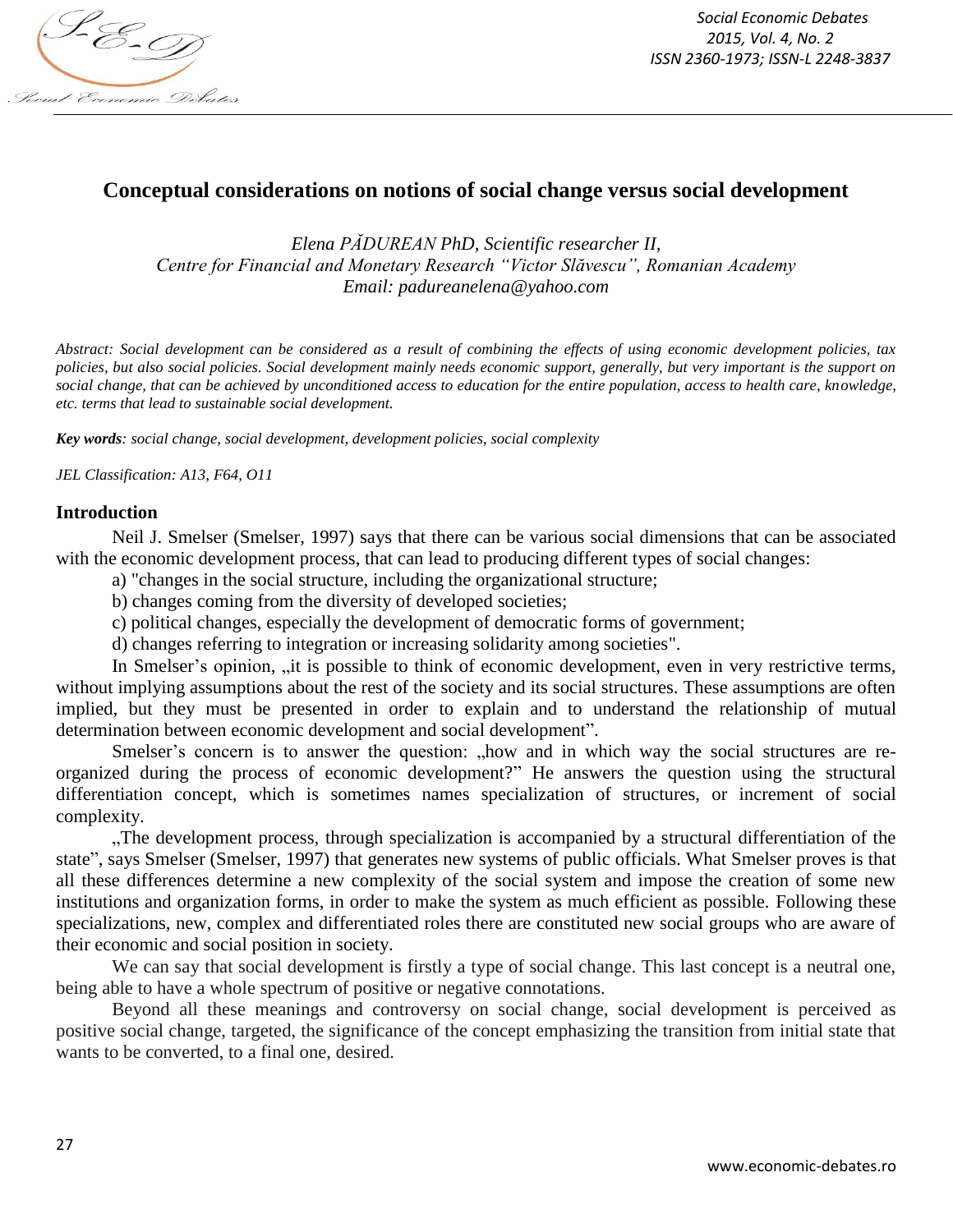

### **2. Social change**

To complete our approach to define social development, which we can define as a type of social change, we will first deal with defining the social change concept.

In L. Vlăsceanu's vision there is made references to social change as "the passing of a social system or of its component from one state to another state, qualitatively and / or quantitatively different" (Vlăsceanu, 1993).

If we consider the classical sociologists' opinions, they defined the social change as being a synonym for progress, development and evolution (Comte, Spencer, Darwin, Durkheim), all of these being considered as being positive effects on society. Under the influence of functionalism, social change is redefined and it appears the idea that this can also be perceived as a phenomena with possible negative effects, that could also produce a regress of the system, or maybe of only some of its components. (Parsons, Merton).

Weber claims that we should take into account the ideas, especially the meanings that we give to some things, and the role played by changing ideas in the production of social change. His ideas are totally at odds with those of Marx, who denied the importance of material factors, but also with those of Durkheim, who denies the notion of external social facts to individuals.

All these meanings and controversy on social change, suggest us a possible definition of social development as being a positive change, consciously directed towards making a transition from one state, to another state, a desired, final one.

Often the concept of development is used interchangeably with the one of progress, there are differences between the two concepts.

C. Zamfir argues that , the idea of progress is reflected in the perception that the present is better than the past and certainly the future will be better than the present. Society, pushed by internal diffuse forces, while progressing for the better" (Zamfir, 2006).

From the above, an item emerges as a defining element that customizes the social development, apart from social change. This item is the welfare, which requires that social development should produce a series of consequences, resulting in the creation of better life(social) conditions.

In statements of L. Vlasceanu "class struggle is the basis of all social transformations" and in Marx's opinion, "the man is the architect of its own history, transforming the world according to his needs" (Vlăsceanu, 1993). If we consider, that social welfare may be unequal to the individual one, this fact may generate adverse interfere in the process of social development as a whole. The only body that can create a balance and constructively resolve the problem is the state. It has the ability and quality to achieve a redistribution process, judiciously developed, to ensure fair and effective economic and social development.

### **3. Social development**

Social development can be considered as a result of combining the effects of using economic development policies, tax policies, but also social policies. Social development mainly needs economic support, generally, but very important is the support on social change, that can be achieved by unconditioned access to education for the entire population, access to health care, knowledge, etc. terms that lead to sustainable social development.

The theories of social development fall within the canons of the three major paradigms of sociology:

- *functionalism* (*functionalist structuralism*/*the theory of balance*);
- *conflict* (The conflict paradigm is based on three main trends: a) Marxism; b) Neo-Marxism; c) the theory developed by Ralf Dahrendorf.);
- *interpreting* (The interpretive paradigm is based on two main trends: a) symbolic interactionism; b) social phenomenology) ;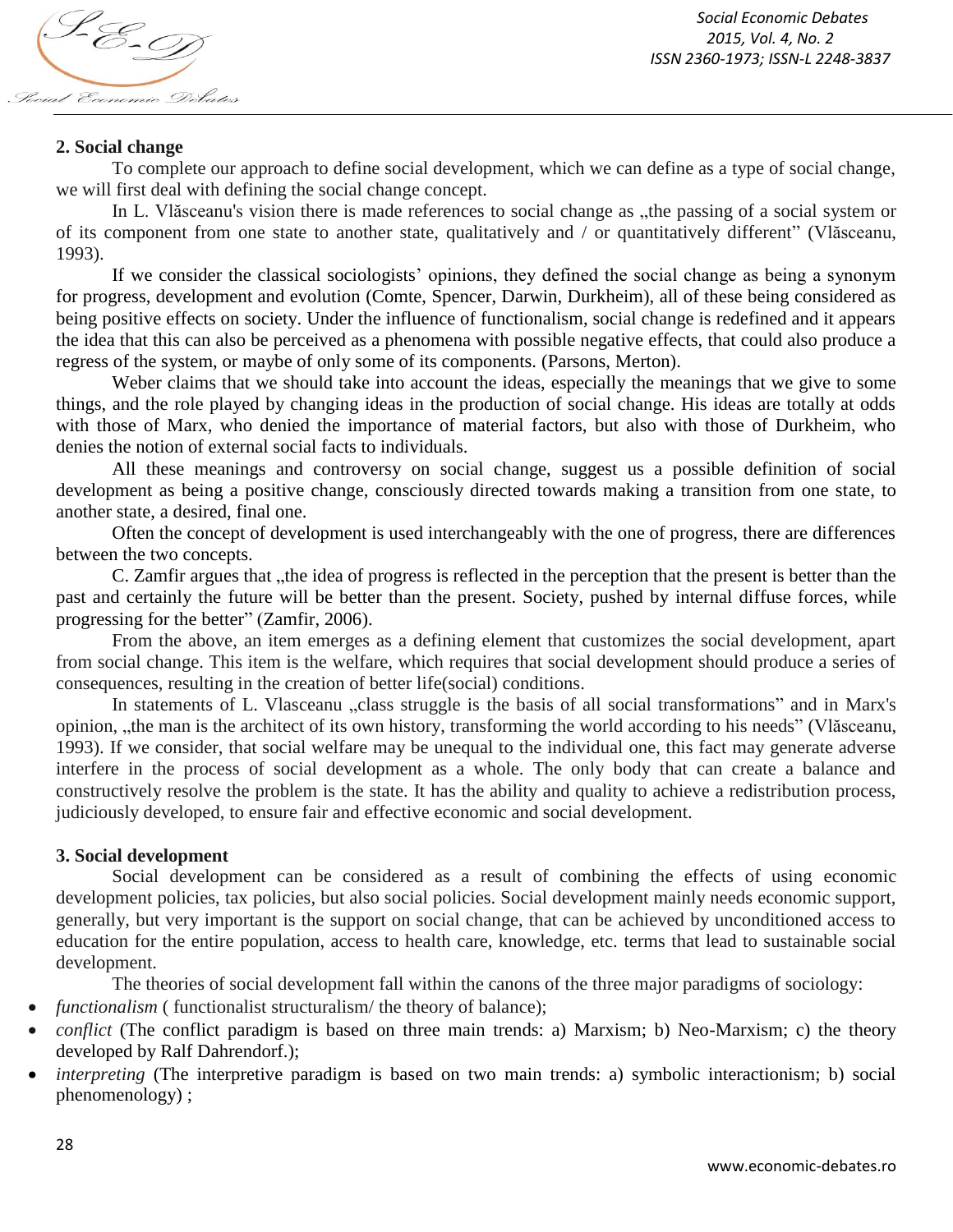

• *Theories of multiple perspectives and of change* (reconciliation between agency and structure)<sup>1</sup>.

Analyzing social systems and their components, from a functionalist perspective, but containing elements of the theories of conflict, Jacobs, Macfarlane and Asokan [8] identify social development, in contrast with the other two social processes: the survival and growth of societies. "Survival is the process whereby a community sustains itself to the minimum necessary level for existence, without any trends, manifests of horizontal expansion or vertical ascent". The three, in their work, say that a society providing means, resources and opportunities, only for survival, has the power to satisfy a number of strictly fundamental human needs, but doesn't have enough funds to generate increasing welfare and sustainable development.

The concern of the authors is directed also towards societies that have developed, or that are in the process of rising above the required minimum level for survival but remain organized along the same lines that they had in the past. "People in these societies may be driven by technological progress, or by the example of other communities to intensify their efforts, to expand the purpose of undertaken activities and to adopt techniques or methods for improvement, but life remains essentially organized as before".

From the studies presented above, it is noticed an extremely interesting observation, that the gap between development, survival and growth is given by the need for higher levels of social organization, and when it comes to development, it is not just a quantitative increase in economic activities and achieving set targets, but rather a qualitative change in how the activities are carried out in society.

Starting from these premises, Jacobs, Macfarlane and Asokan (Jacobs, Macfarlane, Asokan, 1997) state that "the term of development, denotes a qualitative vertical movement to a higher level of performance, while the term of growth denotes a quantitative horizontal expansion of activities, in any level of organization that the society has achieved in a particular field".

A definition of social development is also given by C. Zamfir: "Social development refers to the orientation of a country / region / community / institution towards achieving a desirable state, set as target, through a planned process, conducted by a set of joint actions" (Zamfir, 2006).

The essential dimensions that define social development refer to the need for uniformity in distribution of progress and the economic development within the various groups of the social system and equal access to different opportunities, as fundamental elements of sustainable social development.

These dimensions also appear in the meaning of the World Bank, which states that social development has a large extension of targets. "Social development aims, firstly, the complex major changes in society, reflected in the rules and institutions, changes that can cause a more equitable and inclusive development for all members of society".

The World Bank is one of the most important institutions, which developed important social development programs in the the last 40 years. The social development department of the World Bank has four departments for analysis and intervention:

 $\overline{a}$ 

 $1$  The theories of multiple perspectives and of change (reconciliation between agency and structure) are based on five main trends:

a) Simple morphogenesis developed by Walter Buckley ('Society as a Complex Adaptive System,' in *Systems Behavior*, ed. by John Neishon and Geof Peters, NewYork; Harper and Row, 1976; "Society - A Complex Adaptive System", Routledge; 1998, 1st edition);

b) Double morphogenesis developed by Margaret S. Archer ("Morphogenesis versus Structure: On Combining Structure and Action"**,**  *The British Journal of Sociology*, Vol. 33, No. 4 (Dec., 1982), pp. 455-483; "Realist Social Theory", Cambridge University Press, 2003);

c) Active society developed by Amitai Etzioni ("The Active Society", Free Press, 1968; 1971; "Monochrome society", Polirom, Iasi, 2002).

d) Collective action developed by Alain Touraine ("A Method for Studying Social Actors", Journal of World-Systems Research, vi, 3, fall/winter 2000, 900-918; "La production de la société", Paris, Éditions du Seuil, 1974).

e) The theory of structure developed by Anthony Giddens ("Central Problems of Social Theory", University of California Press, 1979; "The Constitution of Society: Outline of the Theory of Structure", University of California Press ,1984).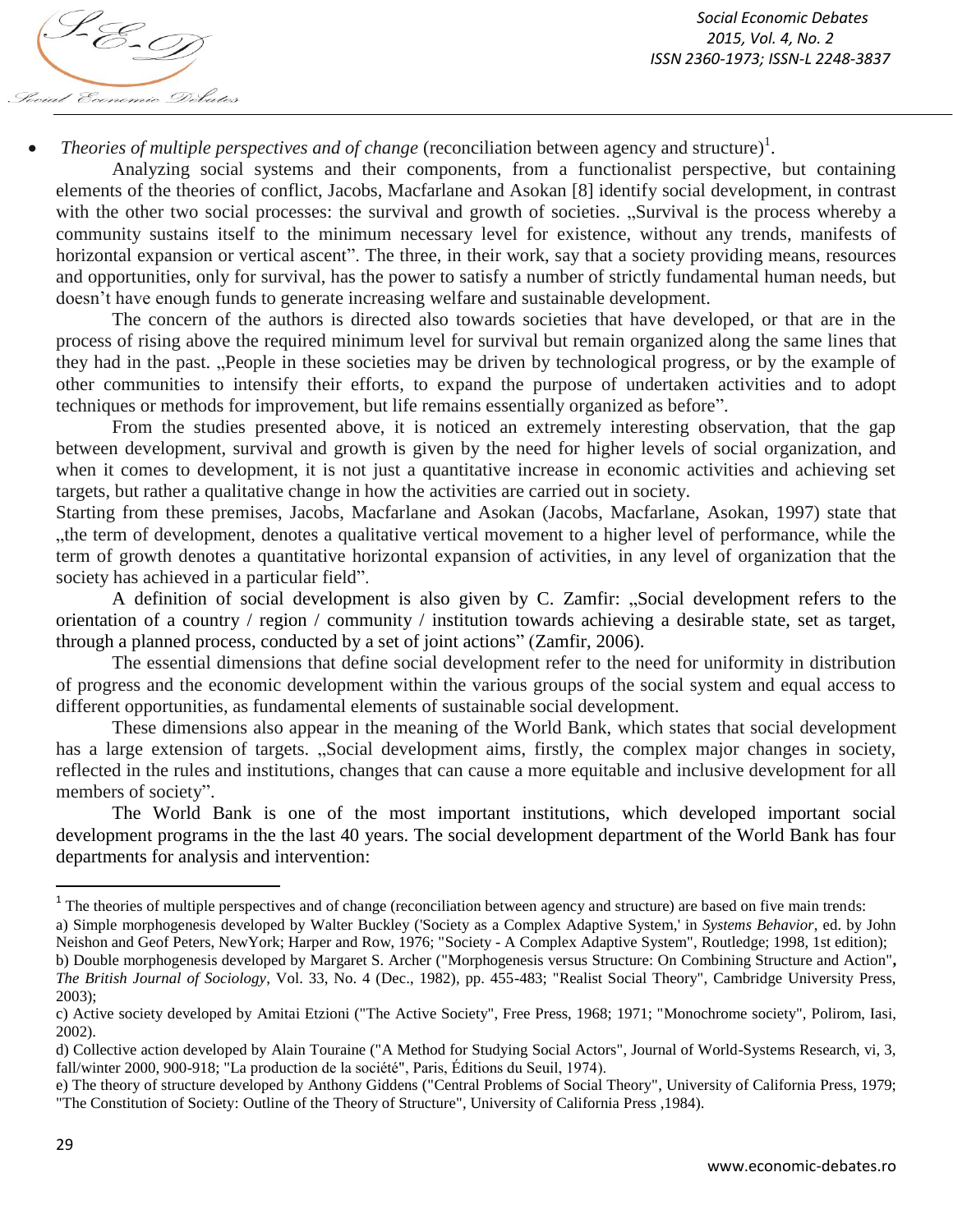

- Community development and social capital,
- Social analysis and social policies,
- Participation, civic engagement and responsibility,
- Prevention of conflicts and reconstruction.

Over time there has been an expansion and refinement of social development policy analysis. Amartya Sen says that a developed society must provide: "1. guarantee of political freedoms; 2. economic facilities; 3. access to social opportunities, evenly distributed throughout society; 4. ensuring transparency; 5 social protection" (Sen, 2004).

As emerges from the above definitions, and we must admit that we can not stop on a specific one, social development is performed using strategies and social development programs, aimed at achieving goals, of welfare, on medium term and long term. Professor C. Zamfir says that "orientation towards social development did not manifest in countries placed on top of development, in most developed countries, which are in a nonproblematic process of improvement, or in prosperous communities, but in the ones that face crisis situations of development" (Zamfir, 2006).

Professor Zamfir states that societies in West have developed rather as a result of a relatively unplanned development process, centered on solving current problems in the relationship individual / state, in the context of a strong marketing economy. "Initially, the issue of social development has occurred in countries characterized by lagging behind", as the case of Romania, and "development programs have emerged from within, intellectual and political leaders, seeking to formulate strategies and to organize collective actions in order to achieve them" ((Zamfir, 2006).

What should be noted is that defining the concept of social development and of achieving this goal, state intervention can not deprive. The state is the one that can provide social public expenditure for social protection, the costs of producing public and social development goods and services but also expenditures of investment and other expenses, to ensure the economic development of a country.

Along with the decentralization and initiation of programs addressing development through projects such as the Social Development Funds, initiated and supported by the World Bank and other institutional actors there have been aimed increasing local autonomy, solving social problems, developing social capital etc. .

A very important support in reestablishing and strengthening the economy came from the World Bank, which, over time, has allocated many funds for social development within Romania. Funds allocated under the PHARE program have been an important source that facilitated the steps of pre-accessing Romania to the European Union.

PHARE program is one of the three pre-accession instruments financed by the European Union in the process of assistance provided to countries of Central and Eastern Europe, applying for membership within the European Union. Among the known targets of this program there are also the ones promoting economic and social cohesion.

A great variety of social development is starting in all levels: international, national, regional, local and in the district. It should be pointed out that orientation towards social development, did not appear in the most developed countries, or in thrive communities, but in countries facing underdevelopment and major economic delays.

In the last decades, an important role in the social development process is held by non-public organizations: associations, NGOs, private organizations with economic profile, but there must be highlightened the fact that the main part in the process of social development is the one of the system of public institutions. It is worth noting the fact that efforts made by public institutions are moving towards social development through an organized effort conducted in time.

#### **Conclusion**